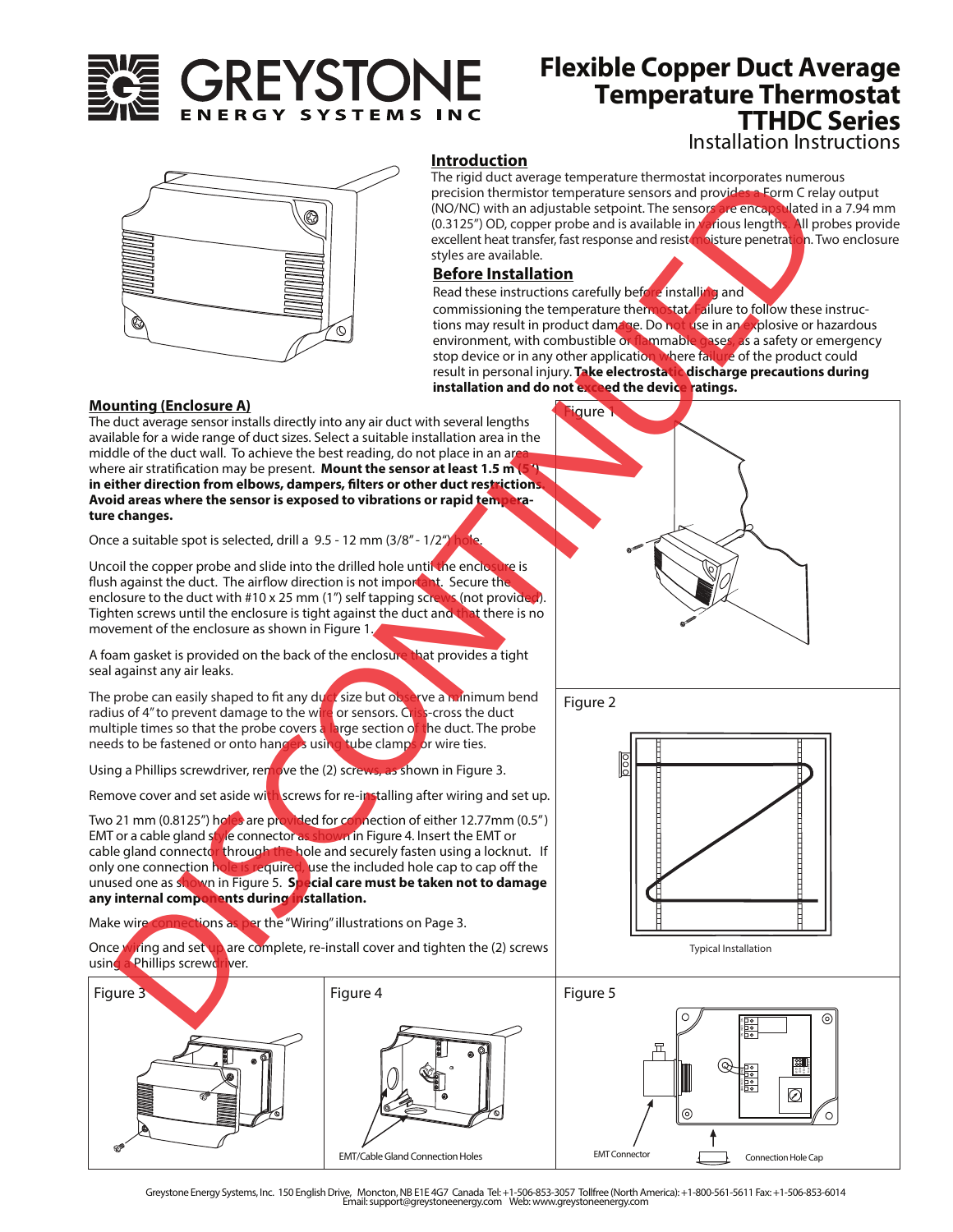

# **Mounting (Enclosure D)**

The sensor installs directly into any air duct with several lengths available for a wide range of duct widths/diameters. Select a suitable installation area in the middle of the duct wall. To achieve the best reading, do not place in an area where air stratification may be present. Mount the sensor at least 1.5 m (5<sup>'</sup>) in either direction from elbows, dampers, filters or **other duct restrictions. Avoid areas where the sensor is exposed to vibrations or rapid temperature changes.**

Once a suitable spot is selected, drill a 9.5 - 12 mm (3/8" - 1/2") hole.

Uncoil the copper probe and slide into the drilled hole until the enclosure is flush against the duct. The airflow direction is not important. Secure the enclosure to the duct with #10 x 25 mm (1") self tapping screws (not provided). Tighten screws until the enclosure is tight against the duct and that there is no movement of the enclosure as shown in Figure 6.

A foam gasket is provided on the back of the enclosure that provides a tight seal against any air leaks.

The probe can easily shaped to fit any duct size but observe a minimum bend radius of 4" to prevent damage to the wire or sensors. Criss-cross the duct multiple times so that the probe covers a large section of the d probe needs to be fastened or onto hangers using tube clamps or wire ties. See Figure 7.

The enclosure has a hinged cover with latch. Open cover by pulling slightly on the latch on the right side of the enclosure. At the same time pulling on the cover, as illustrated in Figure 8.

Feed conduit through the provided hole in bottom of enclosure and secure with a lock nut as show in Figure 9. It is recommended that weatherproof conduit or cable gland fittings be used

Make wiring connections as per the "Wiring" illustrations on Page 3.

Swing door closed until securely latched. For added security, 2 screws are provided that may be installed in the integrated screw tabs. See Figure 10.



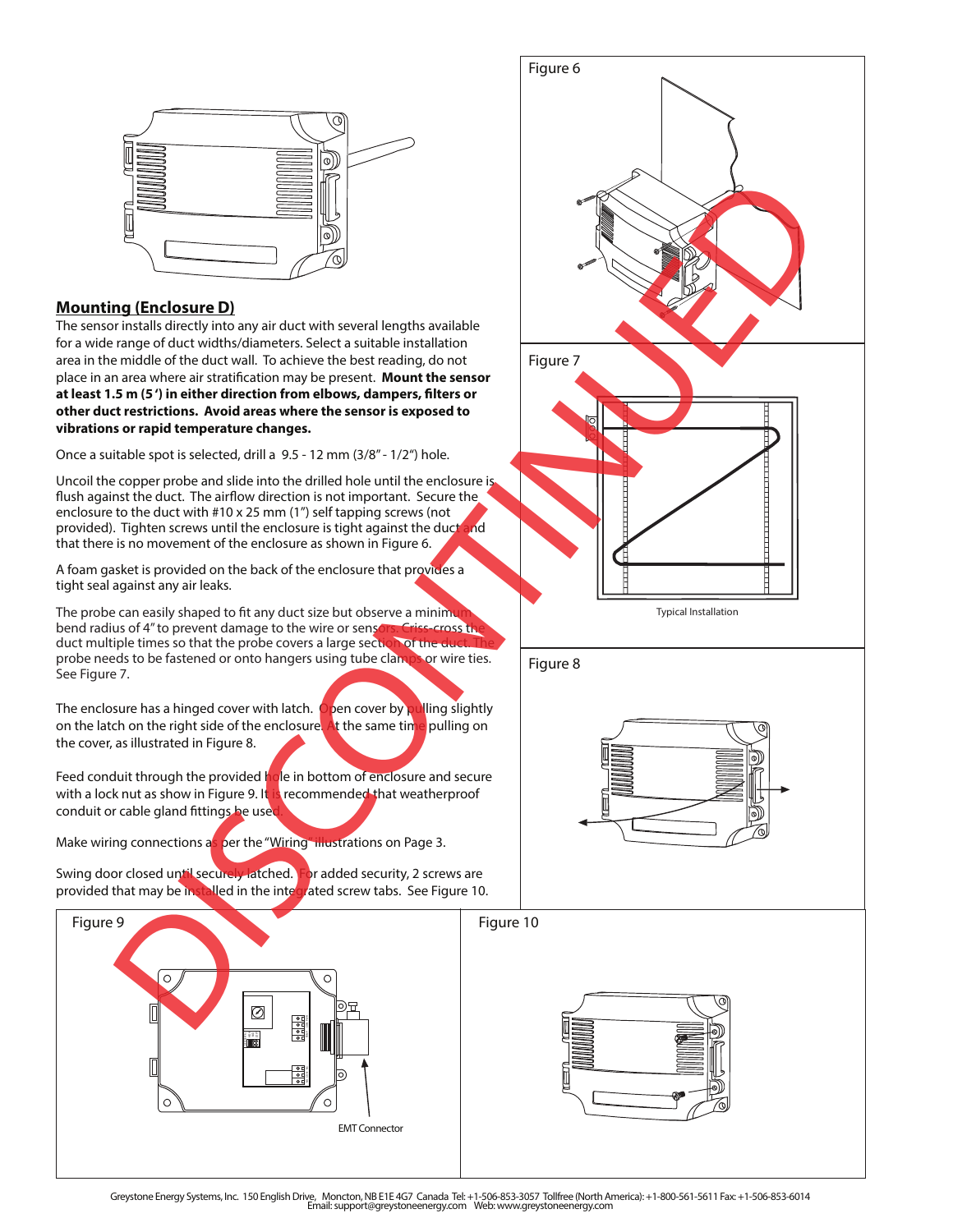**Wiring** • Deactivate the 24 Vac/dc power supply until all connections are made to the device to prevent electrical shock or equipment damage.

• Use 14-22 AWG shielded wiring for all connections and do not locate the device wires in the same conduit with wiring used to supply inductive loads such as motors. Make all connections in accordance with national and local codes.

• The temperature thermostat comes with the temperature sensor pre-wired to the PCB. If removal is required for installation then it may be re-wired as shown in Figure 11.

• Pull at least six inches of control wire into the enclosure, then complete the wiring connection according to the wire diagram for the applicable power supply as shown in Figure 12.

• Connect the DC positive or the AC voltage hot side to the PWR terminal. The supply common is connected to the COM terminal. See Figure 12.

•The relay has both Normally Open (NO) and Normally Closed (NC) contacts available. The relay output is available on the NO/COM/NC terminal. Make connections before applying power as shown in Figure

• The setpoint differential has 3 jumper selectable settings (Low/Mid/High) Set jumper to desired differential as shown in Figure 14.

• To set the switching setpoint, turn the setpoint potentiometer to the desired temperature setting as shown in Figure 15.

• Once all connections settings are made and checked, power can be applied.